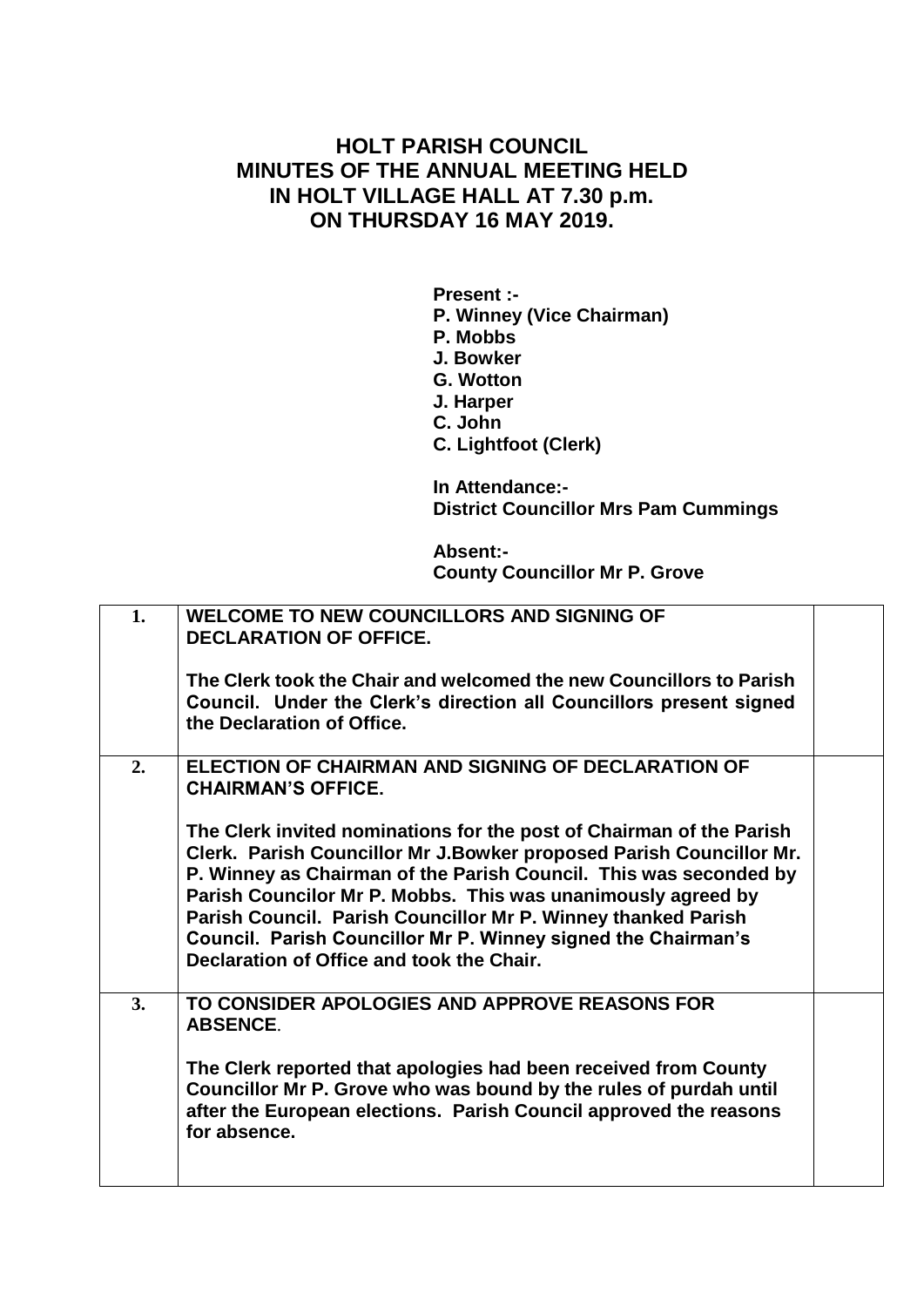| $\overline{4}$ . | <b>ELECTION OF VICE CHAIRMAN.</b>                                                                                                                                                                                                                                                                                                                                                                                                                                                                                                                                     |            |
|------------------|-----------------------------------------------------------------------------------------------------------------------------------------------------------------------------------------------------------------------------------------------------------------------------------------------------------------------------------------------------------------------------------------------------------------------------------------------------------------------------------------------------------------------------------------------------------------------|------------|
|                  | The Clerk asked for nominations for the position of Vice Chairman<br>of Parish Council. Parish Councillor Mr J. Bowker proposed Parish<br>Councillor Mr P. Mobbs for the role. This was seconded by The<br>Chairman. All Parish Councillors were in agreement.                                                                                                                                                                                                                                                                                                        |            |
| 5.               | <b>DECLARATIONS OF INTEREST</b>                                                                                                                                                                                                                                                                                                                                                                                                                                                                                                                                       |            |
|                  | <b>Register of Interests.</b><br>a)<br>The Clerk collected completed Register of Interests forms from all<br>members of Parish Council and agreed she would submit these to<br>MHDC. She further reminded all members of Parish Council that they<br>needed to complete their electoral expenses if they had not already<br>done so and pass them on to her so she could return them to MHDC.<br>Parish Council noted the time scale for the submission of these<br>documents.                                                                                        | <b>ALL</b> |
|                  | <b>Register of Personal Interests.</b><br>b) and the set of the set of the set of the set of the set of the set of the set of the set of the set of the s<br>There was no registration of Personal interests for items on the                                                                                                                                                                                                                                                                                                                                         |            |
|                  | agenda.<br>$\mathsf{c}$ )<br><b>Register of Prejudicial Interests.</b><br>There was no registration of Prejudicial interests for items on the                                                                                                                                                                                                                                                                                                                                                                                                                         |            |
|                  | agenda.<br>Written requests for the Council to grant a dispensation.<br>d)<br>There had been no written requests for dispensation.                                                                                                                                                                                                                                                                                                                                                                                                                                    |            |
| 6.               | TO NOTE THE STANDING ORDERS.                                                                                                                                                                                                                                                                                                                                                                                                                                                                                                                                          |            |
|                  | The Clerk confirmed there had been no changes to the Standing<br>Orders. Parish Council noted the Standing Orders.                                                                                                                                                                                                                                                                                                                                                                                                                                                    |            |
| 7.               | TO NOTE THE CODE OF CONDUCT.                                                                                                                                                                                                                                                                                                                                                                                                                                                                                                                                          |            |
|                  | The Clerk confirmed there had been no changes to the Code of<br><b>Conduct. Parish Council noted the Code of Conduct.</b>                                                                                                                                                                                                                                                                                                                                                                                                                                             |            |
| 8.               | TO REVIEW THE COUNCIL'S FINANCIAL REGULATIONS, RISK<br>ASSESSMENT AND INSURANCE REQUIREMENTS.                                                                                                                                                                                                                                                                                                                                                                                                                                                                         |            |
|                  | The Clerk confirmed there were no changes to the Financial<br>Regulations. Parish Council noted the Financial Regulations.<br>The Clerk presented the Risk Assessment to Parish Council and<br>summarised the contents. The Risk Assessment was approved by<br>Parish Council and signed by the Chairman.<br>The Clerk summarised the insurance requirements of Parish Council<br>and presented the schedule for the insurance cover renewal. Parish<br>Council approved the renewal of the insurance and the Clerk was<br>asked to complete the necessary paperwork. | CL         |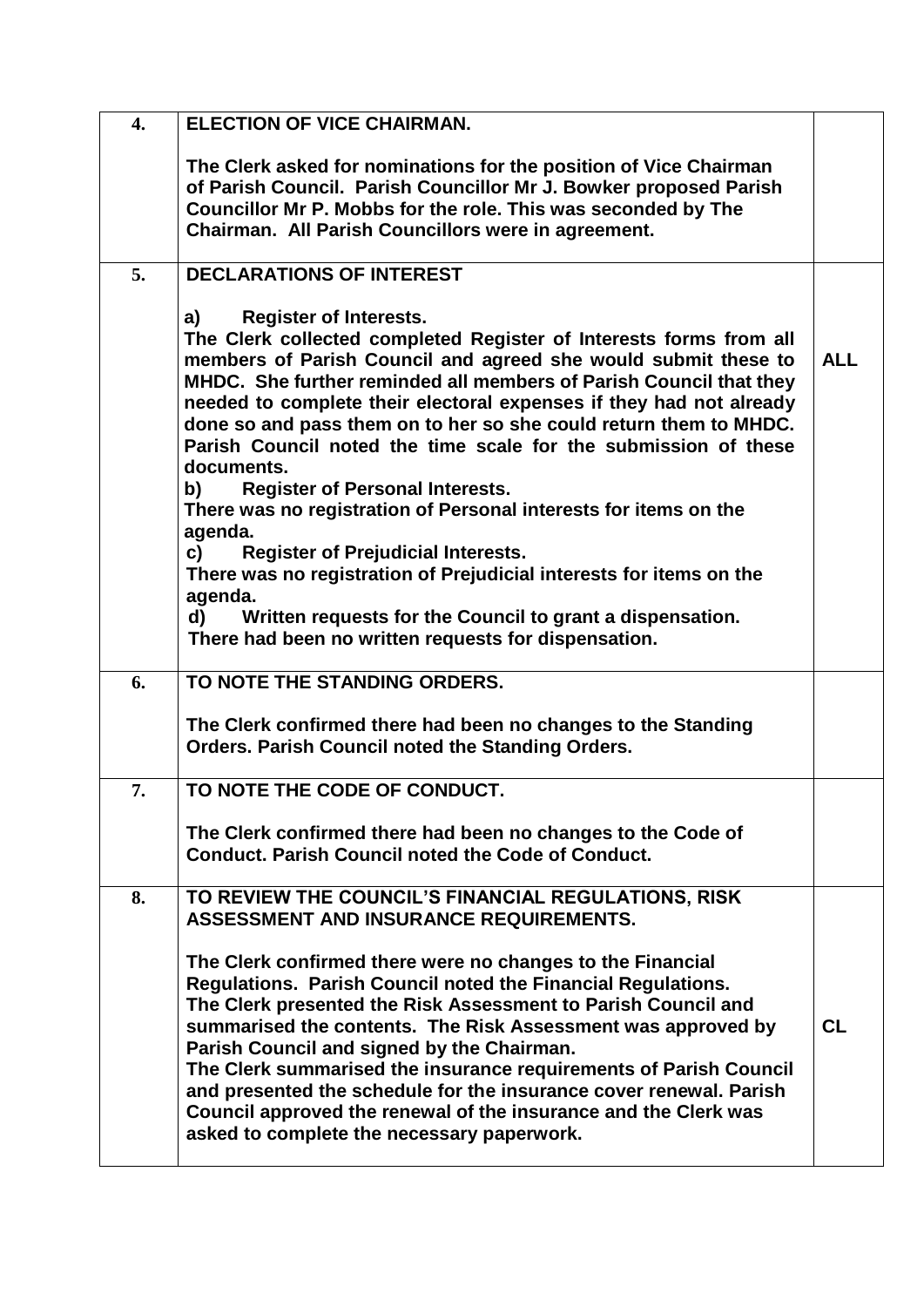| 9.  | TO APPROVE THE MINUTES OF THE MEETING OF HOLT PARISH<br><b>COUNCIL HELD ON 16 APRIL 2019.</b>                                                                                                                                                                                                                                                                                                                                                                                                                                                                                                                                                                                                                                                                                                                                                                                                                                                                                                                                                                                                                                                                                                                                                                                                                                                                                                                                                                                                                                                                                                                                                                                                                                                                                                                                                                                                                                                                                |  |
|-----|------------------------------------------------------------------------------------------------------------------------------------------------------------------------------------------------------------------------------------------------------------------------------------------------------------------------------------------------------------------------------------------------------------------------------------------------------------------------------------------------------------------------------------------------------------------------------------------------------------------------------------------------------------------------------------------------------------------------------------------------------------------------------------------------------------------------------------------------------------------------------------------------------------------------------------------------------------------------------------------------------------------------------------------------------------------------------------------------------------------------------------------------------------------------------------------------------------------------------------------------------------------------------------------------------------------------------------------------------------------------------------------------------------------------------------------------------------------------------------------------------------------------------------------------------------------------------------------------------------------------------------------------------------------------------------------------------------------------------------------------------------------------------------------------------------------------------------------------------------------------------------------------------------------------------------------------------------------------------|--|
|     | The minutes of the Meeting of Holt Parish Council held on 16 April 2019<br>were approved by Parish Council and signed by The Chairman as a<br>true record.                                                                                                                                                                                                                                                                                                                                                                                                                                                                                                                                                                                                                                                                                                                                                                                                                                                                                                                                                                                                                                                                                                                                                                                                                                                                                                                                                                                                                                                                                                                                                                                                                                                                                                                                                                                                                   |  |
| 10. | TO CONSIDER MATTERS ARISING FROM PREVIOUS PARISH<br><b>COUNCIL MEETING.</b><br>a) Parking on Cherry Orchard and The Heath - current status.<br>It was noted there had no further complaints on this issue and<br>the problem appeared to have been alleviated with the longer<br>summer opening hours at the Millennium Green.<br>b) Village Hall refurbishment - update.<br>The Chairman reported that there had been no further progress<br>on this and they will still trying to locate the original trust<br>documents.<br>c) VAS project – update.<br>It was agreed to forward this agenda item to the next meeting.<br>d) P3 Scheme - report from the Clerk<br>The Clerk reported that she had received the paperwork<br>confirmed that the grant had been allocated for works carried<br>out on the footpaths in 2019/20.<br>e) Planning Application 19/00492/FUL Ball Mill Bungalow, Main<br>Road, Hallow, WR2 6LS. Construction of storage shed on<br><b>Brownfield site.</b><br>This application was discussed in detail by Parish Council as<br>there were a number of concerns in relation to the application.<br>Parish Council did not feel that the application contained<br>sufficient detail as there was no clarification of what the storage<br>shed would be used for. Further concerns were expressed that<br>the application contained 3 loading bays and parking for 12 cars<br>suggesting the scale of the operation on the site could be<br>extensive. District Councillor Mrs P. Cumming confirmed that<br>the application would go to Committee for discussion at MHDC.<br>She further reported that County Highways has agreed to look at<br>the application in more detail and produce a second report as<br>concerns had been expressed over the safety of the access to<br>the site. The Clerk confirmed that a letter of objection had been<br>sent on behalf of Parish Council and copies of this had been<br>circulated to Parish Council. |  |
| 11. | <b>FINANCE</b><br>a) To note the current bank balances.<br>It was confirmed that the Deposit Account stood at £7,233.03p and<br>the Current Account stood at £5,261.86p. The Clerk confirmed that<br>these balances were before the issuance of the cheques listed below.<br>b) To consider payments made in accordance with the attached<br>schedule.                                                                                                                                                                                                                                                                                                                                                                                                                                                                                                                                                                                                                                                                                                                                                                                                                                                                                                                                                                                                                                                                                                                                                                                                                                                                                                                                                                                                                                                                                                                                                                                                                       |  |